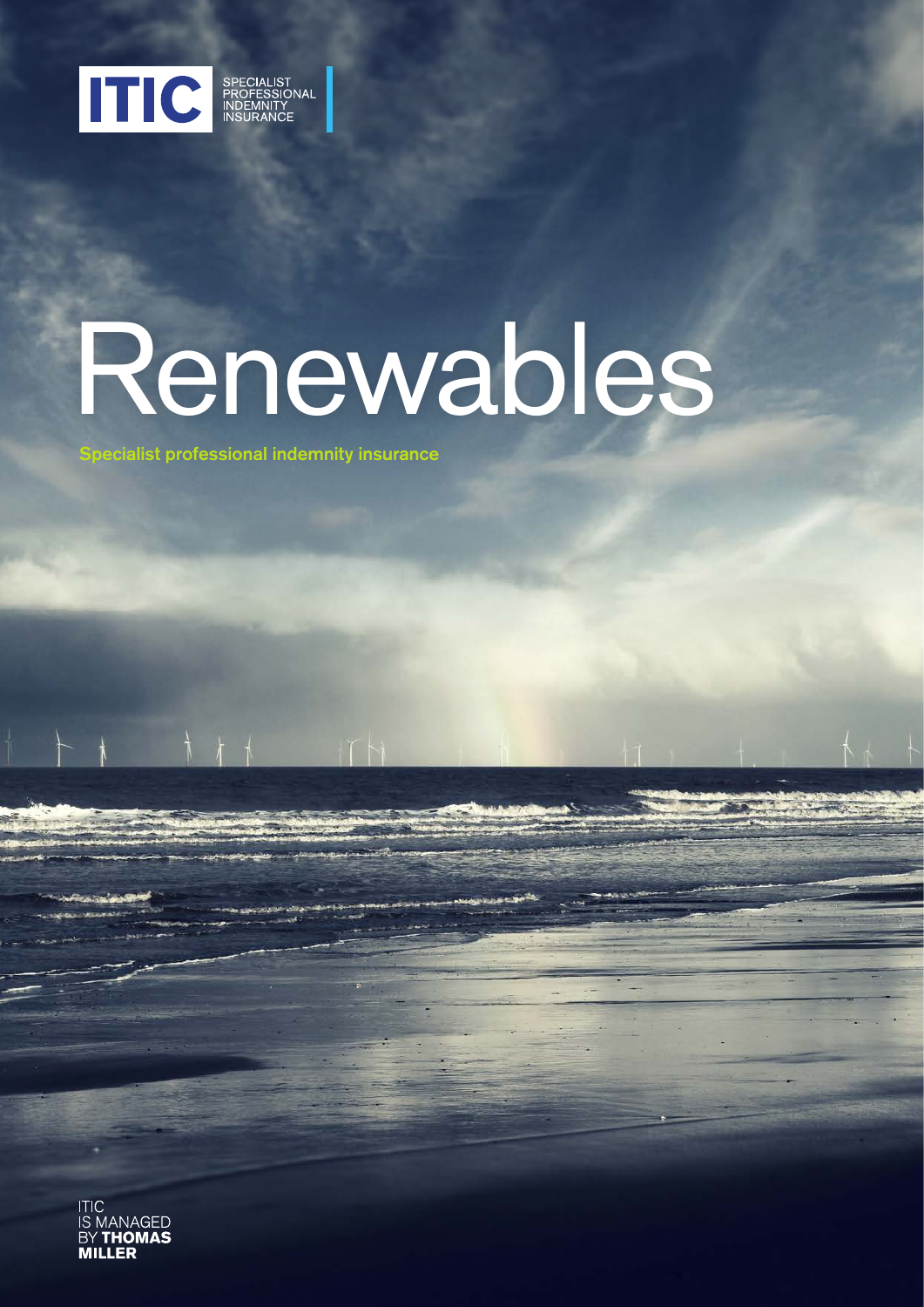# Professional indemnity insurance for renewables

### Expert alignment

Professionals working in the renewable sector bring together many skills in the delivery of an extremely high profile service. The stakes are often high, which means the downsides can be disastrously low if mistakes creep in.

Human error can happen, and when it does the claims can be expensive. Situations such as:

- **Inadequate design causing structural** inadequacies
- **Errors in transposing design specifications**
- $\blacksquare$  Inadequate preparation of technical specifications
- **Failure to carry out proper cable route surveys**

You don't have to make a mistake to have a legal claim made against you. As a professional in the renewable sector you could receive a claim from a project you had worked on even if you were not negligent in your design or consultancy. One of the functions of ITIC insurance is the cover for defence costs, which can

# **Policy highlights**

- **Worldwide professional indemnity** (errors & omissions) cover
- **Legal defence costs insurance**
- **Automatic cover for subcontractors**
- **Contractual risk management guidance**
- **Quality loss prevention advice**
- **Support from worldwide network** of correspondents
- **Discretionary insurance adjudicated upon** by fellow transport industry professionals
- **No external shareholders**
- **Underwritten with industry knowledge**

be extremely high. The above list is merely to show examples of the areas ITIC covers. If your particular field is not included, just contact ITIC to discuss your needs.

# Why choose TIC ?

| <b>ITIC provides professional</b><br>indemnity insurance at cost | ITIC is the mutual insurer of the transport industry with no external shareholders<br>to take a profit from the business.                                                                                                                                                                                     |
|------------------------------------------------------------------|---------------------------------------------------------------------------------------------------------------------------------------------------------------------------------------------------------------------------------------------------------------------------------------------------------------|
| <b>ITIC will provide a</b><br>sympathetic approach               | ITIC understands that you will often have commercial relationships which will<br>need preserving and will work with you to allow that business association to<br>continue. ITIC's unique insurance cover could support any claim which may<br>not normally be paid by another professional indemnity insurer. |
| <b>ITIC understands your business</b>                            | ITIC's specialist knowledge of your business will make it quicker and easier<br>for you to obtain advice and support on a claim under your professional<br>indemnity insurance.                                                                                                                               |
| <b>ITIC is more than just insurance</b>                          | As an assured at ITIC you will receive support from a team who understand<br>the unique situations and liabilities that your business faces.                                                                                                                                                                  |
| <b>ITIC pays dividends annually</b>                              | Surplus funds have been paid out to the members in the form of continuity<br>credit since 1994.                                                                                                                                                                                                               |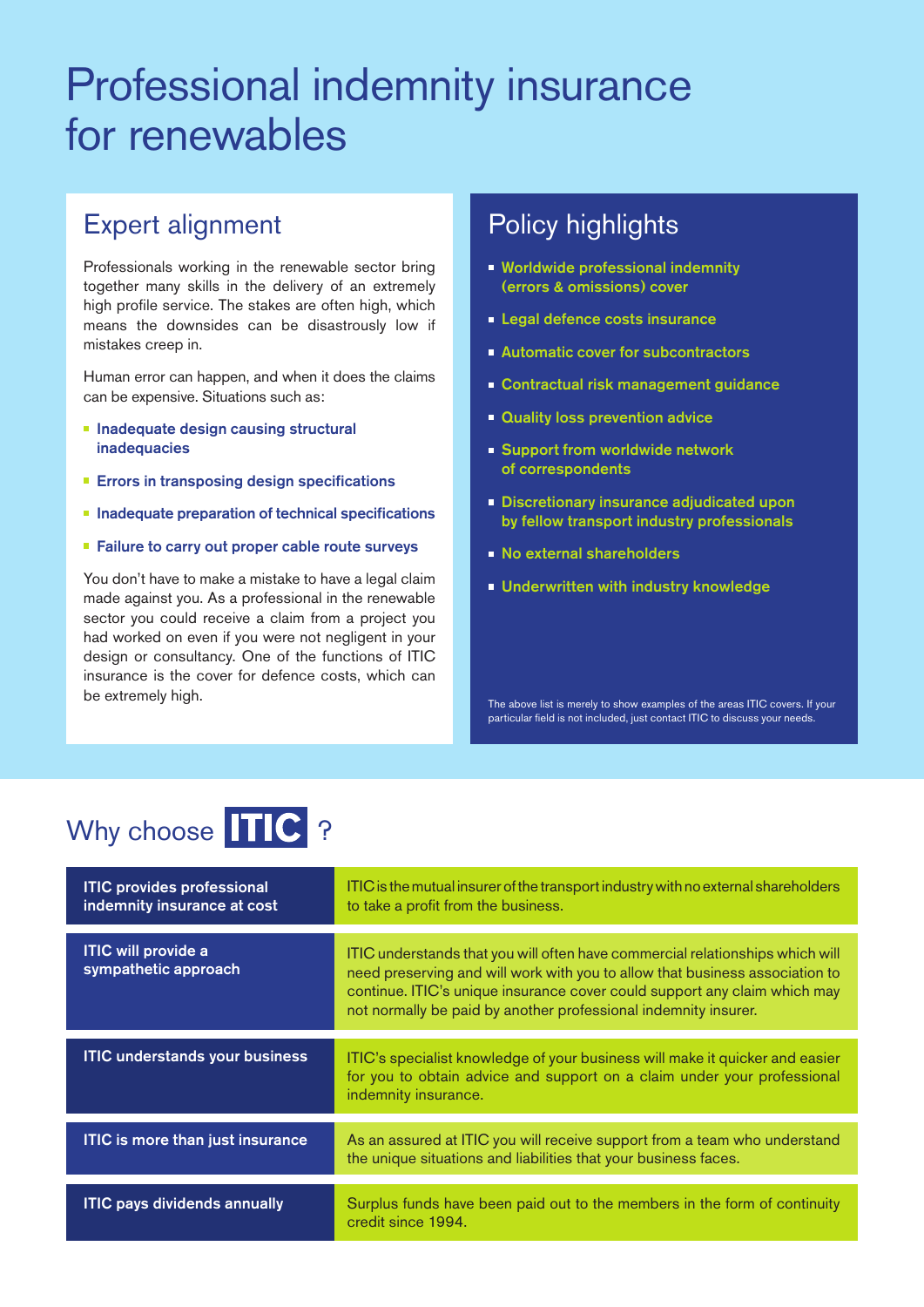Fact **Sheet** 

Any professional working in the renewable sector will face day-to-day exposure to risk, but will be able to rely on ITIC to help reduce any potential hazards. To demonstrate potential liabilities in this sector, the following claims scenarios may be helpful.

### Foundations failure

An engineer was appointed by a contractor who was building an offshore windfarm. The engineer was contracted to design the foundation structures. The engineer contracted on their standard terms and conditions which limited their liability to an amount based on their fees. The foundations had been designed in accordance with class standards for the design of offshore winder turbines. However, the formula contained with the standard was incorrect, resulting in a weaker than specified foundation strength.

Repairs were necessary, which the contractor was liable for under the contract as they had a warranty with the client and contracted for the foundations to last for 20 years.

The contractor's rectification costs amounted to several million euros. The contractor brought a recovery action against the engineer, and it was found that whilst the engineer had designed the foundations to an accepted international standard, as they were the leading expert in this field, they should have considered if the foundations actually required a design that exceeded the minimum expectations provided by the standard.

The engineer was able to limit to their under their terms to EUR 500,000; whilst legal costs of EUR 100,000 were also incurred.

### Not got the power

A major surveying company was contracted to survey the seabed for the routing of a power cable. This cable was used to connect an offshore wind farm to the power grid via a substation ashore.

Unfortunately, the routing was not carried out correctly, and the cable could not reach the intended landing point.

### **Windless**

A consultant was appointed to assess where to locate a new windfarm. A location was chosen, however after completion the wind turbines' output were not performing as well as expected. The difference was significant and it became apparent that the consultant had included a miscalculation in their figures.

### Wave goodbye to your generator

An engineer was approached by a research and development company who had produced a prototype "wave power generator" (WPG), a floating device used to convert ocean wave energy into electricity using air pressure created by waves. The engineer was engaged to provide the necessary design and stability approval for the prototype, as required by local regulations.

Designs and drawings were approved by the engineer, on the condition that the device was to be operated in "inshore and partially smooth areas" and was to be removed from service six months after being launched.

Eventually, the device was launched and operated successfully for two months before partially sinking in heavy weather. The maritime authorities required the device to be removed before it sank completely and became a navigational hazard.

The client subsequently issued proceedings against the engineer alleging that they had failed to comply with terms of the design agreement, and claimed over US\$ 500,000 in damages.

ITIC put up a robust defence, and the onus was put on the claimant to properly set out and evidence their claim. After some months of silence, the claimant's solicitors advised that the claimant had no further funds to pursue their claim, and would therefore be withdrawing it. The incurred legal costs of US\$ 40,000 were covered by ITIC.